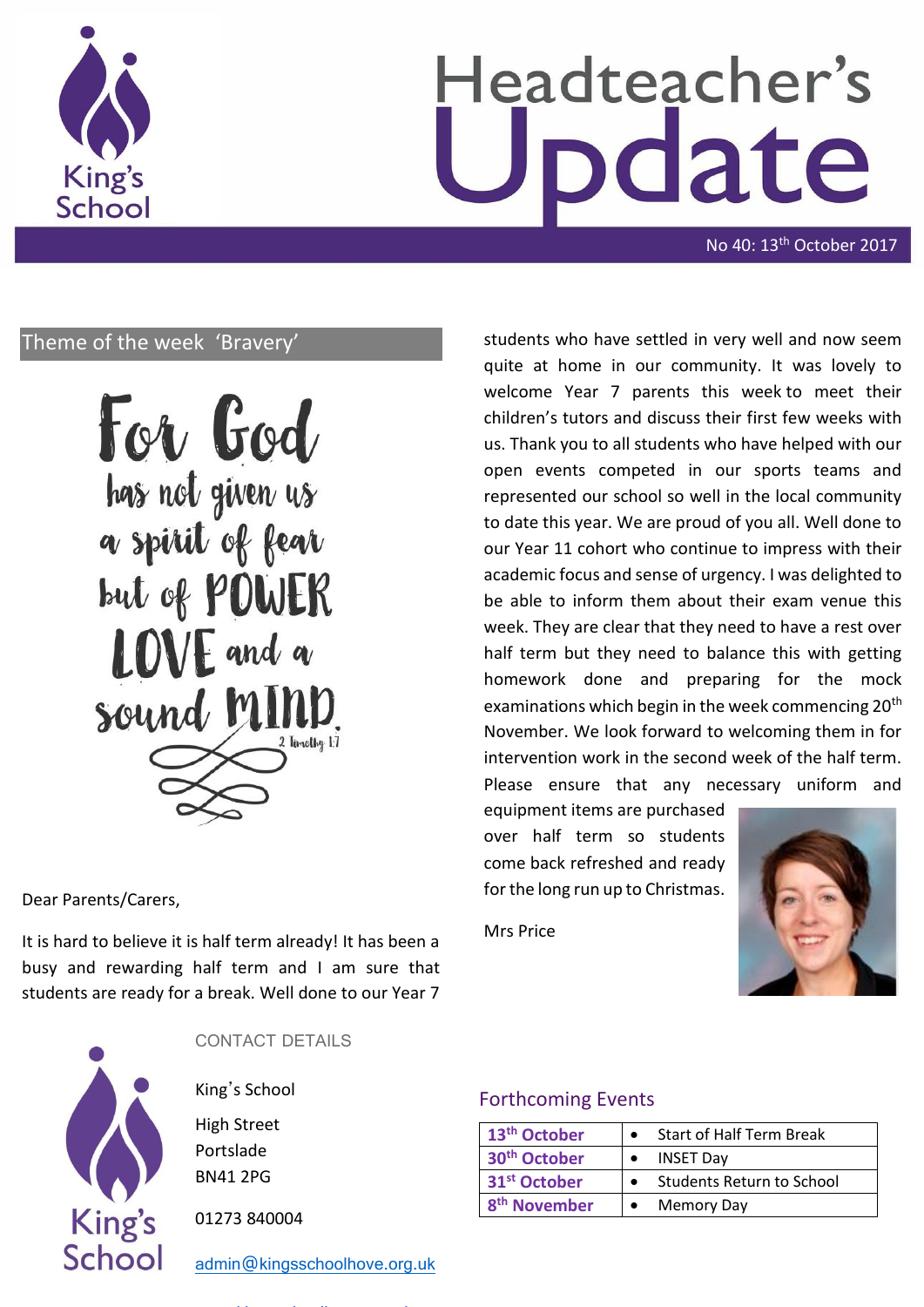# **King's School**

## Student Council

It is with great excitement that I am announcing this year's elected Student Council members. Year 7: Daisy Fox (7P), Ella Sale (7E), Tess Talbot (7C) and Rupert Witherington (7G), Year 8: Diora David (8P), Devina Smedley (8E), Luke Parkinson (8C) and Sam Peirce (8G), Year 9: Taine O'Rourke (9P), Louis Mead (9E), Jude Kelly (9C) and Lila Marchant (9G), Year 10: Aidan Colclough (10P), Oak Harris (10E), Tommy Roberts (10C), Milly Dickinson (10G), Year 11: Oliver Parr (11P), Louis Johnson (11E), Harrison Coughlan (11C) and Alton Hatfield (11G). I wish you many congratulations on your successful appointments. I look forward to working with you, where we will ensure all students' voices are represented and work alongside staff members at King's to develop existing systems and implement your new, fantastic ideas. Please keep an eye-out for the minutes of each Student Council Meeting to be issued on the notice board in school and on the school website.

#### *Ms Petts, Leader of Student Voice*

## Exam Arrangements

All Year 11 students and parents were informed this week that we have managed to secure alternative accommodation in which our Year 11 students will sit their mock and GSCE examinations. The majority of students will be sitting these examinations at the Portslade Baptist Church, South Street, BN41 2LE, which is a three minute walk from school and will provide very comfortable and quiet accommodation for the examination periods. The significant advantage to sitting examinations at the church is that students will not have to contend with the general noise that would be inevitably be present on our rather constrained temporary school site during lesson switch-overs and break. All Year 11 students will be given very clear instructions on where they need to be throughout the examination periods; and exam and revision timetables will be issued to students and their parents. We are confident that this alternative accommodation will give the majority of our students, who will sit their examinations in the large exam hall, the right venue in which they can perform to the best of their abilities.

## **INSET**

A reminder that Monday 30<sup>th</sup> October is an INSET day and the school is closed to all students. Staff will be attending INSET sessions in central London and Twickenham with colleagues from across the Russell Education Trust. All students are expected back in school for an 8:30am lesson start on Tuesday 31st October.

#### Enrichment Day

December the 8th will be the first enrichment day of the year for King's School. On these days, the whole school comes off timetable so that we can focus on particular topicsin more detail for the day in school as well as take students out of school on trips. On our first enrichment day, students will be offered the following:

- Year 7 MFL trip to France/alternative in school
- Year 8 History trip to Bodium castle or Geography trip to Birling Gap/alternative in school
- Year 9 Careers day
- Year 10 STEM activities
- Year 11 Speaking and Listening assessments for English

Could I please ask all parents to return forms and permission slips for trips in good time? If your child is not going on a trip they will be expected in school, there will be separate in school activities for those in years 7 and 8. Students in school will be expected to be in full school uniform and a normal catering service will be available. If you have any queries, please contact the school using [admin@kingsschoolhove.org.uk.](mailto:admin@kingsschoolhove.org.uk)

## Year 11 Half Term Intervention

In line with how Brighton and Hove City Council envisioned the two week holiday working, we have not scheduled any intervention sessions in the first week of this half term. All the sessions will run in the second week 23rd October to 27th October 2017. These sessions are group interventions focused on skills or an area of knowledge that your child needs support with. They may also be whole group sessions on a specific theme. Teachers have identified those students (or groups) who need additional support from the school's Y10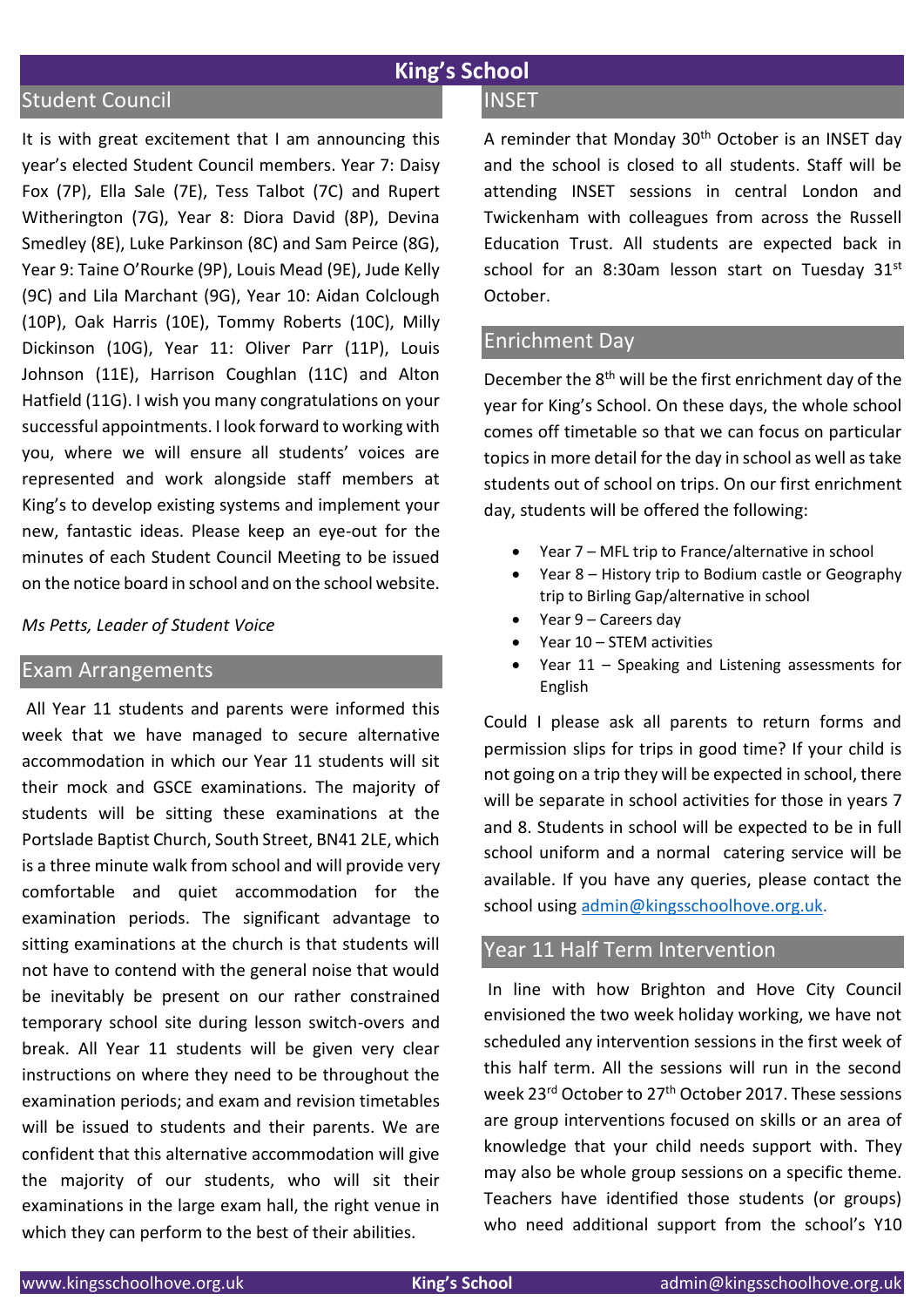## **King's School**

exam analysis and their progress at the start of Year 11. Intervention sessions are run by King's School staff and Russell Education Trust Advisors. The timetable for these sessions is as follows:

| Tuesday 24 <sup>th</sup> October   | <b>English</b>           |
|------------------------------------|--------------------------|
| Wednesday 25 <sup>th</sup> October | <b>Science and Maths</b> |
| Thursday 26 <sup>th</sup> October  | <b>Design Technology</b> |
| Friday 27 <sup>th</sup> October    | <b>Music</b>             |

We will be writing to parents of Year 11 students who have been identified for this intervention to confirm the sessions they are expected to attend. King's School staff will be doing everything possible to support your son/daughter to achieve well next summer and this support is one key strand of the Year 11 curriculum. This type of focused intervention is proven to support students in improving their exam grades and it is used effectively in both Russell Education Trust schools and local schools. Please contact Mrs Orford-Kemmish, our Head of Year 11, if you have any questions regarding the half term intervention sessions.

There will not be any sessions over the Christmas Holidays. However, there will be intervention in the February Half Term, during the Easter Holidays and in the May Half Term. Information about these sessions will be published nearer to the time. Thank you for your continued support of King's School.

## Year 11 Sixth Form Applications

Our Year 11 students have been starting their sixth form applications recently. For parents' information, BHASVIC, Varndean College and Brighton Metropolitan College applications are all completed on the same online form. This should have been started in school with your child's tutor and can be continued out of school online. This application has to be complete by Friday 1<sup>st</sup> December. Students need to use their target grade as their predicted grade. If they are unsure of this, they should ask their teacher. We will continue to support the application process and will keep parents informed of the next steps on the timeline. If you have any questions on sixth form applications, please contact Mr Bridges via [admin@kingsschoolhove.org.uk.](mailto:admin@kingsschoolhove.org.uk)

## New Staff Profile

Mr Mundy joined King's in September 2017 teaching Maths and Science and taking on a Year 7 tutor group. He has recently moved from Manchester, after completing his teacher training and NQT years in Oldham. Mr Mundy is a Physics graduate with an interest in all things musical,



mathematical and scientific. He is a big fan of animals, particularly cats and sloths. He enjoys cooking almost all food, but cannot eat kiwi.

## Careers Day

On Friday the 8<sup>th</sup> of December, King's school will be having its first enrichment day of the year. On this day, all year groups do not follow their usual timetable and take part in focus days or trips. Students in Year 9 will be focusing on their future career and starting the Key Stage 4 options process. To this end, we would like to ask if anyone is willing to come in and give a short talk about their career to the students. If you are interested in doing this and can spare the time, please contact Mr Bridges via [admin@kingsschoolhove.org.uk](mailto:admin@kingsschoolhove.org.uk)

#### Table Tennis



King's took an A and a B team to the Brighton & Hove team tournament last week playing against several other Brighton schools. Our B team came 4th in their group with Cameron stepping in at the last minute and winning one of his matches. Our U13 A team won